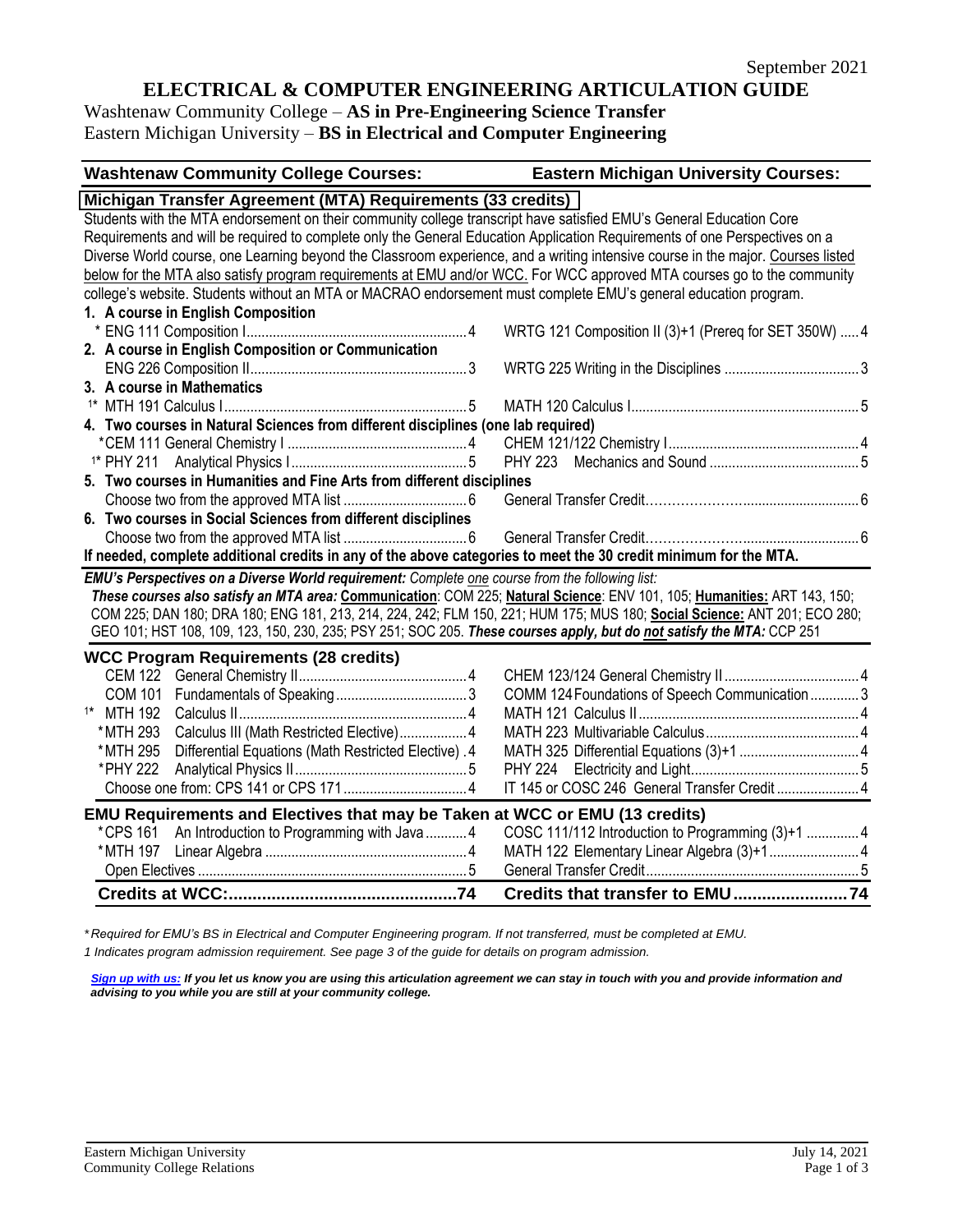# **ELECTRICAL & COMPUTER ENGINEERING ARTICULATION GUIDE**

Washtenaw Community College – **AS in Pre-Engineering Science Transfer** Eastern Michigan University – **BS in Electrical and Computer Engineering**

# **Completion of the BS in Electrical and Computer Engineering**

#### **Major Requirements (50 credits)**

#### **Foundational Requirements (6 credits)**

| EECE 100 Intro to Electrical & Computer Engineering3 |
|------------------------------------------------------|
| SET 350W Engineering Communication 3                 |

#### **Electrical and Computer Engineering Requirements (38 credits)**

| <b>EECE 212</b> | Engineering Circuit Analysis3                  |  |
|-----------------|------------------------------------------------|--|
| <b>EECE 213</b> | Engineering Circuit Analysis II3               |  |
| <b>EECE 251</b> |                                                |  |
| <b>EECE 262</b> | Engineering Algorithmic Constructions3         |  |
| <b>EECE 341</b> |                                                |  |
| <b>EECE 351</b> |                                                |  |
| <b>EECE 369</b> | Introduction to Engineering Analysis Methods.3 |  |
| <b>EECE 371</b> |                                                |  |
| <b>EECE 380</b> | Electric Circuit and Design Lab 3              |  |
| <b>EECE 400</b> | EECE Professional Practice 2                   |  |
| <b>EECE 421</b> | Control Systems Engineering3                   |  |
| <b>EECE 430</b> |                                                |  |
| <b>EECE 480</b> |                                                |  |
|                 |                                                |  |

#### **Restricted Electives (6 credits) Choose 2 below:**

| EECE 342        | Engineering Electronics II3                |  |
|-----------------|--------------------------------------------|--|
| <b>EECE 352</b> | Digital Systems Designs with HDL 3         |  |
| <b>EECE 365</b> | Engineering Electromagnetics3              |  |
| <b>EECE 372</b> |                                            |  |
| <b>EECE 411</b> |                                            |  |
| <b>EECE 431</b> |                                            |  |
| <b>EECE 435</b> |                                            |  |
| <b>EECE 441</b> | Introduction to Digital Signal Processing3 |  |
| <b>EECE 452</b> | Advanced Digital System Design with FPGA 3 |  |

## **LBC Requirement**

Students must complete one Learning Beyond the Classroom course or noncredit experience offered by EMU. Consult your advisor for options.

*This is a sample sequence only. Courses may not be offered every semester. Students will work with their advisor at EMU for a plan. EECE 212 must be taken in the winter before beginning the sequence of courses. Students may consider taking the course at EMU while finishing up the associate degree if they do not plan to transfer in the winter term.* 

# **Winter Semester (9 credits)** EECE 100 F,W ................................................................. 3 EECE 212 F,W, prereq MATH 121, PHY 223................... 3 EECE 251 W, prereq: EECE 100...................................... 3 **Fall Semester (12 credits)** EECE 213 F, prereq: EECE 212....................................... 3 EECE 262 F, prereq: COSC 111 ...................................... 3 EECE 341 F, prereq: EECE 212....................................... 3 SET 350W prereq WRTG 121........................................... 3 **Winter Semester (12 credits)** EECE 351 W, prereq: min grade of "C" in EECE 251....... 3  $\cdot$  MATH 325 and EECE 212

| EEUE 371 W, prefeq: MATH 325 and EEUE 212 3 |
|---------------------------------------------|
| EECE 369 W, prereq: MATH 121 and EECE 341 3 |
| EECE 380 W, prereq: EECE 213 and EECE 3413  |

## **Fall Semester (9 credits)**

|                                                    | . |
|----------------------------------------------------|---|
| EECE 421 F, pre-req: min grade of "C" in EECE 3713 |   |
| EECE 430 F, pre-req: min grade of "C" in EECE 3413 |   |
|                                                    |   |

## **Winter Semester (8 credits)**

| . |                                                               | $\sim$ $\sim$ $\sim$ $\sim$ $\sim$ $\sim$ $\sim$ |  |
|---|---------------------------------------------------------------|--------------------------------------------------|--|
|   | EECE 400 W, pre-req EECE 212, 213, 251, 341, 351, 371 2       |                                                  |  |
|   | EECE 480 W, pre-req: EECE 212, 213, 251, 341, 351, 371, 421 3 |                                                  |  |
|   |                                                               |                                                  |  |